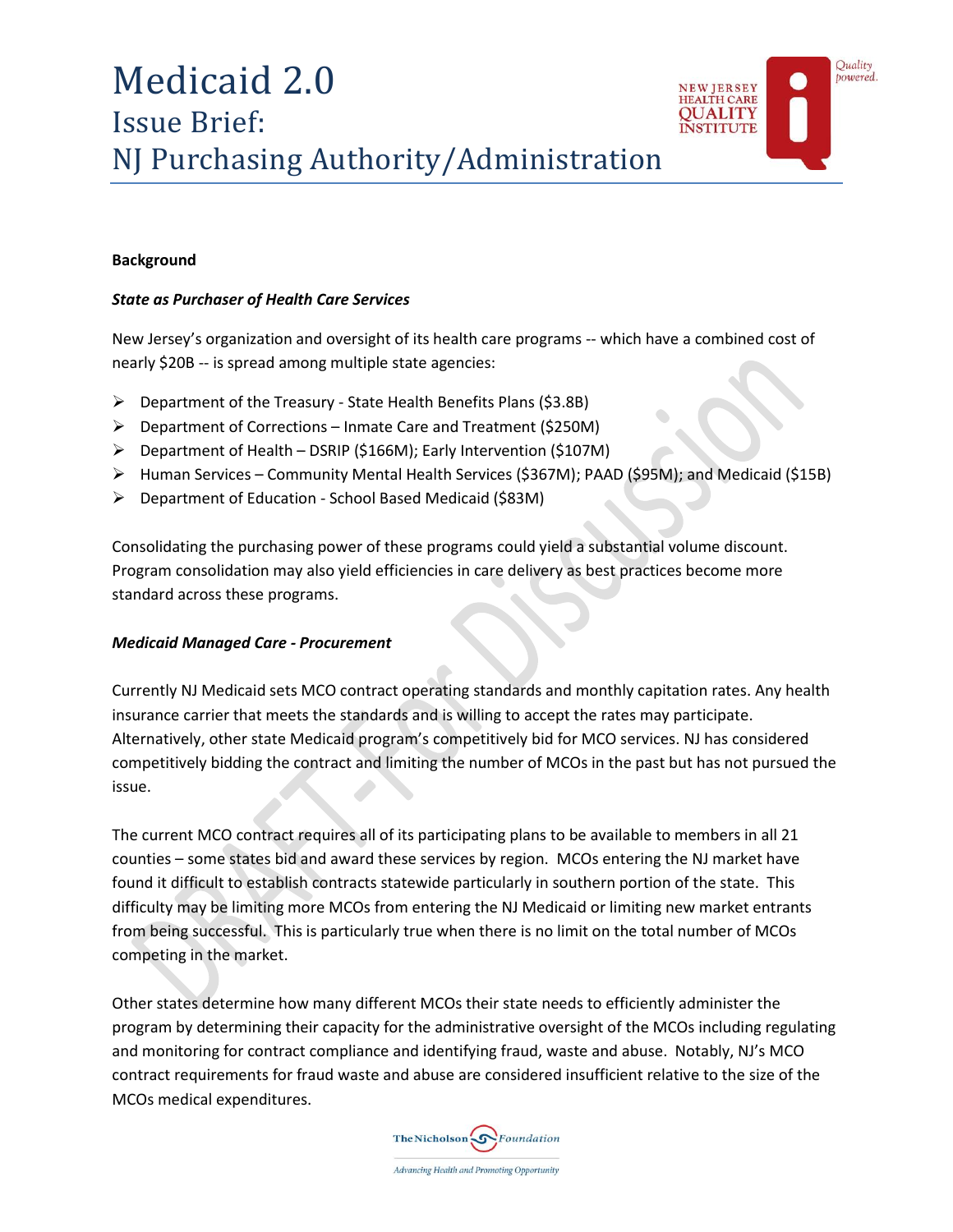## *Medicaid Managed Care - Cost Effectiveness*

To offer some perspective on MCO managing per capita cost growth, below are the state's Medicaid MCO capitation rates for selected rate categories as well the All Inclusive Maternity rates since 2012. The Consumer Price Index for medical care for the same period was 2.75%

| NJ Medicaid MCO Capitation and All Inclusive Rates |              |    |        |              |     |        |    |        |        |                          |
|----------------------------------------------------|--------------|----|--------|--------------|-----|--------|----|--------|--------|--------------------------|
|                                                    |              |    |        |              |     |        |    |        | Growth |                          |
|                                                    | 2012         |    | 2013   | 2014         |     | 2015   |    |        |        | 2016 2012-2016 Avg annua |
|                                                    |              |    |        |              |     |        |    |        |        |                          |
| Children                                           | \$<br>147    | \$ | 150    | \$<br>152    | \$  | 154    | \$ | 157    | 7%     | 1.7%                     |
| Parents                                            | \$<br>360    | \$ | 381    | \$<br>393    | \$  | 397    | \$ | 391    | 9%     | 2.2%                     |
| Kidcare D                                          | \$<br>130    | \$ | 139    | \$<br>142    | \$  | 148    | \$ | 151    | 16%    | 4.0%                     |
| Maternity                                          |              |    |        |              |     |        |    |        |        |                          |
| <b>NE</b>                                          | \$<br>12,836 | \$ | 13,676 | \$<br>13,749 | \$  | 13,133 | \$ | 14,211 | 11%    | 2.7%                     |
| <b>NW</b>                                          | \$<br>10,988 | \$ | 12,328 | \$<br>12,404 | \$  | 12,302 | Ś. | 13,251 | 21%    | 5.1%                     |
| Central                                            | \$<br>15,144 | Ś. | 14,328 | \$<br>14,418 | \$. | 14,853 | \$ | 16,288 | 8%     | 1.9%                     |
| <b>SC</b>                                          | \$<br>14,287 | \$ | 15,076 | \$<br>15,165 | \$  | 15,242 | Ś. | 16,671 | 17%    | 4.2%                     |
| Southern                                           | \$<br>15,652 | \$ | 16,634 | \$<br>16,752 | \$  | 17,153 | \$ | 16,657 | 6%     | 1.6%                     |
|                                                    |              |    |        |              |     |        |    |        |        |                          |
| ABD W/out \$                                       | 1,086        | \$ | 1,188  | \$<br>1,246  | \$  | 1,243  | \$ | 1,312  | 21%    | 5.2%                     |
| Medicare                                           |              |    |        |              |     |        |    |        |        |                          |

## *Medicaid's Role in State Government*

While it is one of largest components of the state's budget and a critical lever in the state's safety net financing, Medicaid's role in state government remains relatively small. Despite a budget of \$15B that funds health care services for 20% of NJ residents, it is one of seven divisions within the Department of Human Services. As a Division the program must operate within the state's purchasing and hiring rules. These rules limit the program's ability to attract and retain top talent and inhibit the use of purchasing tactics such as best and final offer.

In other states like Ohio, Medicaid has been elevated to a cabinet level. Its prominence and the direct access to the Governor were credited with playing a key role in implementing many of their value based purchasing initiatives including bundled payments and CPC Plus. Three states – Oklahoma, Oregon and Washington - have created health care authorities that provide the program with more autonomy and flexibility to adjust to circumstances and quickly adapt to changes in the marketplace.

#### **Problem statement**

 $\triangleright$  The silo structure of health care purchasing and financing does not maximize the State's purchasing leverage.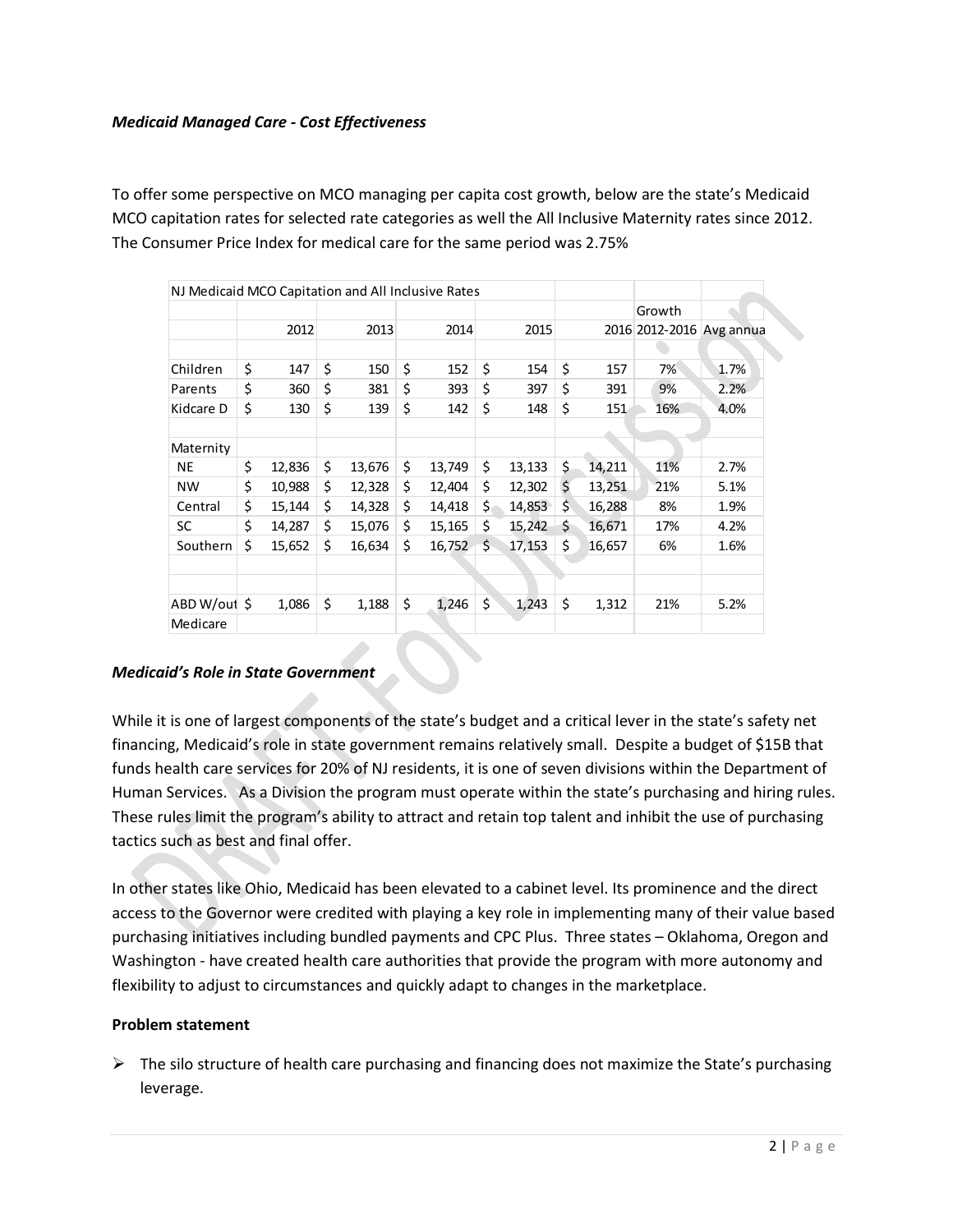- $\triangleright$  The current Medicaid MCO rate setting process limits the state's ability to obtain the best price for Medicaid managed care services.
- $\triangleright$  The Medicaid program's status in NJ government does not fully recognize its importance on the health care system as a whole and limits the programs ability to quickly adapt to changes in the marketplace.

# **Goal(s)**

- $\triangleright$  Develop strategies to maximizes NJ's purchasing leverage
- $\triangleright$  Identify contract strategies to encourage MCO competition and efficiency of administration of the program
- $\triangleright$  Organize NJ Medicaid to ensure widespread and effective implementation of the State's health policies
- $\triangleright$  Incorporate enhanced program integrity measures into the MCO contract

# **Strategy Options (informed by other states)**

- $\triangleright$  Combine purchasing of health care services under single state agency
- $\triangleright$  Restructure and competitively bid Medicaid MCO services
- $\triangleright$  Adopt a regional contracting model
- $\triangleright$  Reorganize all Medicaid programs under a Department of Medicaid
- $\triangleright$  Reorganize Medicaid as a Health Care Authority in which Medicaid would operate autonomously as a special purpose public authority similar to the Economic Development Authority or the Turnpike Authority

## **Research Links**

Health Care Payment Learning & Action Network: Increasing Purchasing Power in Washington State. June 21, 2016.

[https://hcp-lan.org/2016/06/increasing-purchasing-power-in-wa-](https://hcp-lan.org/2016/06/increasing-purchasing-power-in-wa-state/?utm_source=LAN+Newsletter&utm_campaign=f44a93f2ca-LAN_eNewsletter_June_21_20166_20_2016&utm_medium=email&utm_term=0_1b87e2051f-f44a93f2ca-150319085)

[state/?utm\\_source=LAN+Newsletter&utm\\_campaign=f44a93f2ca-](https://hcp-lan.org/2016/06/increasing-purchasing-power-in-wa-state/?utm_source=LAN+Newsletter&utm_campaign=f44a93f2ca-LAN_eNewsletter_June_21_20166_20_2016&utm_medium=email&utm_term=0_1b87e2051f-f44a93f2ca-150319085)

[LAN\\_eNewsletter\\_June\\_21\\_20166\\_20\\_2016&utm\\_medium=email&utm\\_term=0\\_1b87e2051f](https://hcp-lan.org/2016/06/increasing-purchasing-power-in-wa-state/?utm_source=LAN+Newsletter&utm_campaign=f44a93f2ca-LAN_eNewsletter_June_21_20166_20_2016&utm_medium=email&utm_term=0_1b87e2051f-f44a93f2ca-150319085)[f44a93f2ca-150319085](https://hcp-lan.org/2016/06/increasing-purchasing-power-in-wa-state/?utm_source=LAN+Newsletter&utm_campaign=f44a93f2ca-LAN_eNewsletter_June_21_20166_20_2016&utm_medium=email&utm_term=0_1b87e2051f-f44a93f2ca-150319085)

Milliman: Medicaid risk-based managed care: Analysis of administrative costs for 2015. June 2016. <http://us.milliman.com/uploadedFiles/insight/2016/medicaid-analysis-administrative-costs-2015.pdf>

The National Academy for State Health Policy: Managing Medicaid Managed Care: New State Strategies to Promote Accountability and Performance. April 2016 <http://www.nashp.org/wp-content/uploads/2016/04/MCO-Brief.pdf>

National Governors Association: Medicaid Health Care Purchasing Compendium. 2015 <https://www.nga.org/files/live/sites/NGA/files/pdf/2016/1601NGAMedicaidCompendium.pdf>